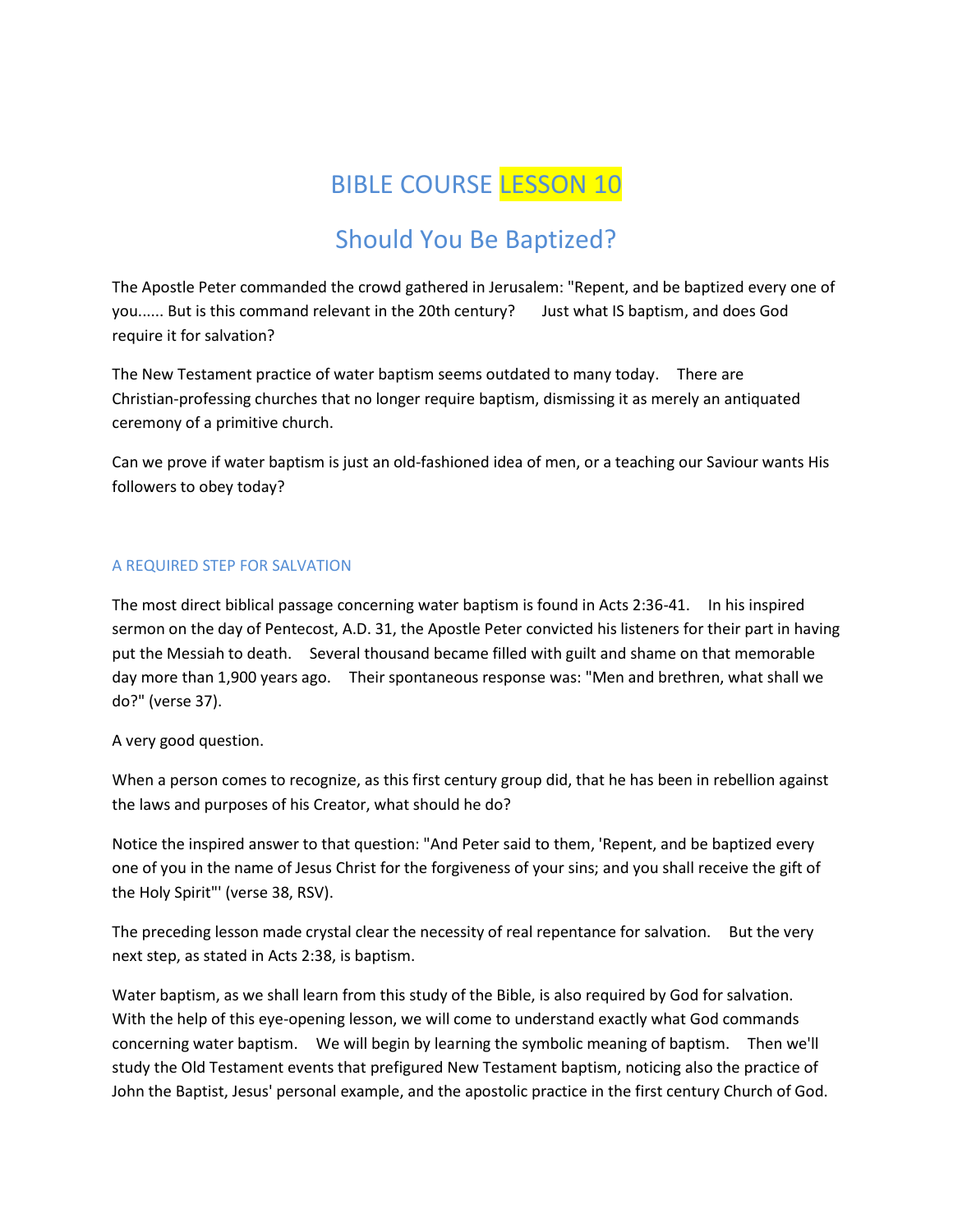This lesson will answer such questions as: What is baptism? What is its biblical history? What is its purpose? What is its meaning for us today? Why is it indeed a vital step in becoming a member of the very Family of God? Let's begin!

## THE SYMBOLIC MEANING OF BAPTISM

Much symbolism surrounds the subject of baptism. We need to understand that symbolism to know why God requires baptism of those who want to become true Christians-Spirit-begotten children of God.

1 . Did Jesus Christ condemn sin in the flesh? Rom. 8:3-4. How? Heb. 4:15. Why did He die? I Corinthians. 15:3. What happened to His dead body? Verse 4; Rom. 8:11

.Comment: Christ "condemned" sin by living a sinless life through the power of the Holy Spirit.

Then He died for our sins - His death paid the penalty of sin that we have incurred-and was buried. After three days and three nights He was "quickened" by God's Spirit-that is, made alive and given spirit life. His resurrection shows He triumphed over sin and death.

2. Is baptism symbolic of one's death, burial and resurrection from a "grave"? Col. 2:12-13, Rom. 6:3-6. Also read verses 7-13 of Romans 6.

Comment: Just as Christ died for our sins and was buried, our baptism-being plunged into a watery "grave"-is symbolic of the death and burial of our old sinful life. And as Christ was resurrected in newness of life, our coming up out of the waters of baptism is symbolic of our rising up from our "grave" to live a new life free from the guilt of past sins and the death penalty our sins have incurred.

Baptism, as these verses show, pictures the death, burial and resurrection of Christ. It also pictures the death and burial of the sinner and his rising up to begin living a Christian life.

Let's elaborate on the above a little further to be sure we understand the important symbolism of baptism. Going down into the water clearly pictures the death of Christ, and of our old self. Likewise, being "buried" (immersed) in the water pictures the burial of Christ, and of our sinful life. And coming up out of the water pictures Christ's resurrection and our commitment to walk henceforth "in newness of life"-obedience to God's law. After baptism we reckon ourselves as dead, so far as sin is concerned, but alive through God and His Son Jesus Christ (Rom. 6:11).

After baptism and the "laying on of hands" (which will be discussed later), Christ begins to live within us through the Holy Spirit (Rom. 8:9-1 0). God's Spirit gives us the spiritual power, as we yield to God, to resist the devil's sinful influence. And it imparts to us the faith and love of God to obey His spiritual law (Rom. 5:5;

## 13:10).

The Apostle Paul said: "I am crucified with Christ: nevertheless I live; yet not I, but Christ lives in me: and the life which I now live in the flesh I live by the faith of the Son of God, who loved me, and gave himself for me" (Gal. 2:20).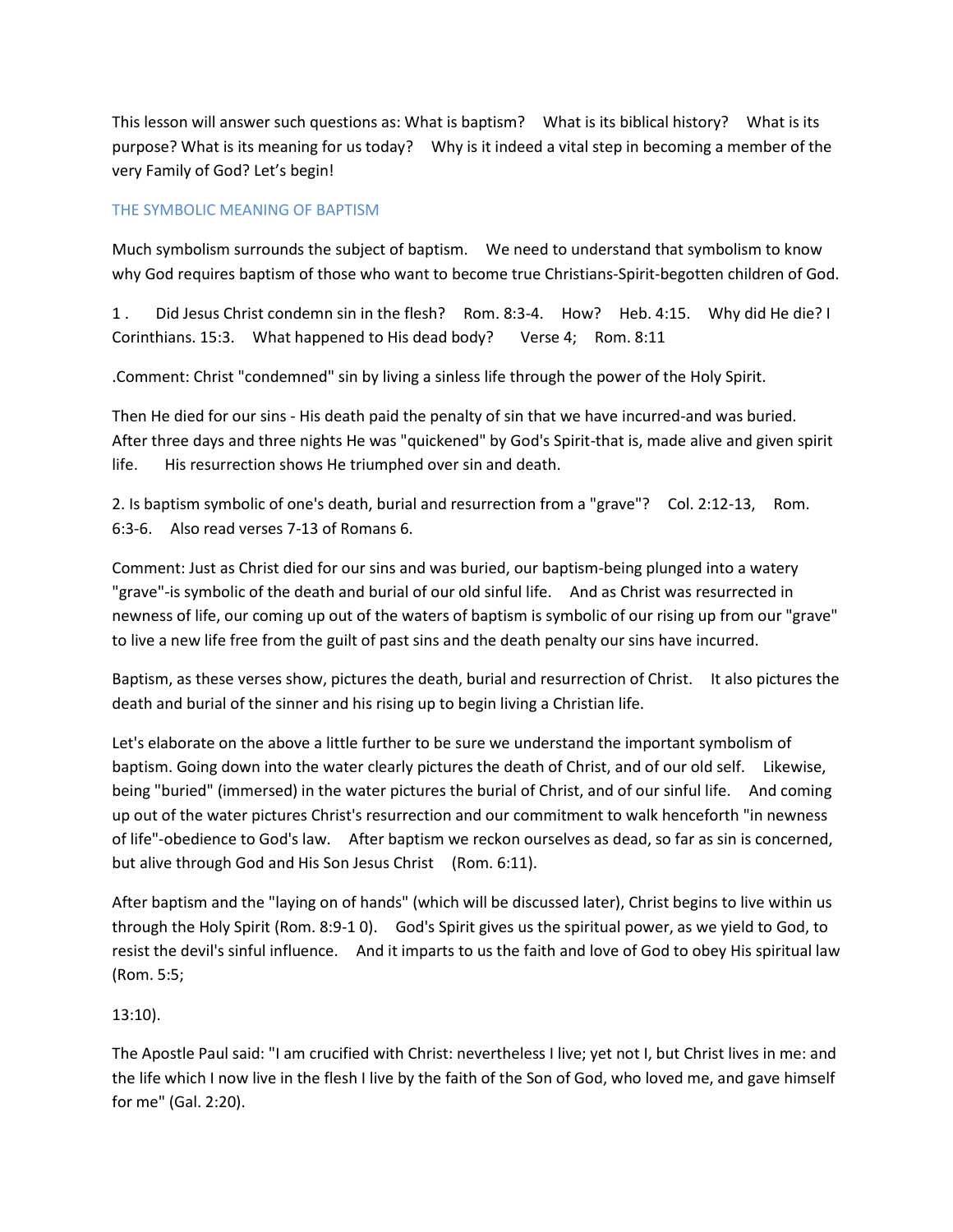Water baptism is simply an ordinance of Christ by which we symbolically express our faith in Him as our personal Saviour-our belief in His death, burial and resurrection. Baptism is also a symbolic expression of our repentance from sin and desire to totally destroy and "bury" our old sinful life. Baptism clearly shows our realization of our own sins, our vanities, our wretchedness. It is an outward acknowledgment that our selfish, vain and sinful old self must die so that we might rise to live a new life of spiritual obedience to God as made possible through the power of His Holy Spirit.

Baptism shows our total surrender to God. It symbolizes the complete burial of the old sinful self and our beginning a new life surrendered to the will and authority of God.

## THE FLOOD A TYPE OF BAPTISM

The Old Testament contains significant types that prefigure New Testament water baptism. These foreshadowing events are important to our understanding of Christ's and the apostles' teachings concerning baptism. We will begin with Noah and the Flood.

1 . Does Noah's escape from the Flood-a watery "grave" for the sinning world-typify our deliverance from sin's penalty through the symbolic meaning of water baptism? I Pet. 3:20-21.

Comment: Notice how the Revised Standard Version renders verses 20-21: "....eight persons were saved through water. Baptism, which corresponds to this, now saves you, not as a removal of dirt from the body but as an appeal to God for a clear conscience, through the resurrection of Jesus Christ ' " Let's closely examine how the Flood is a type of baptism.

2. After men had begun to multiply upon the face of the earth, did they sin grievously against God? Gen. 6:5, 11-12. Just how corrupt had mankind become in God's sight? Same verses.

3. What did God say He would do to the earth's inhabitants as a result of their great wickedness? Verse 7. How would they be destroyed? Verse 17.

Comment: Mankind had become so corrupt that the most humane thing God could do was to put the entire human race out of its self-imposed misery-except for one family.

4. Who, in that world of rampant sin, found grace in God's sight? Verse 8. Why did God favour Noah? Verse 9. Also compare 11 Peter 2:5 with Psalm 119:172.

Comment: Noah "walked with God." He obeyed God and preached obedience to His commandments. But no one would listen.

5. God told Noah to build an enormous vessel so he, his family and numerous animals could escape the great Flood He would bring on rebellious mankind (Gen. 6:14-17). How did Noah demonstrate his belief-his faith-in God's promise of salvation from the Flood? Gen. 6:22; Heb. 11:7.

Comment: Many arduous and trying years were required to complete the ark. The pre Flood world had about a century to repent of their sins before God sent this worldwide deluge. (Compare Genesis 5:32 with Genesis 7:1 1).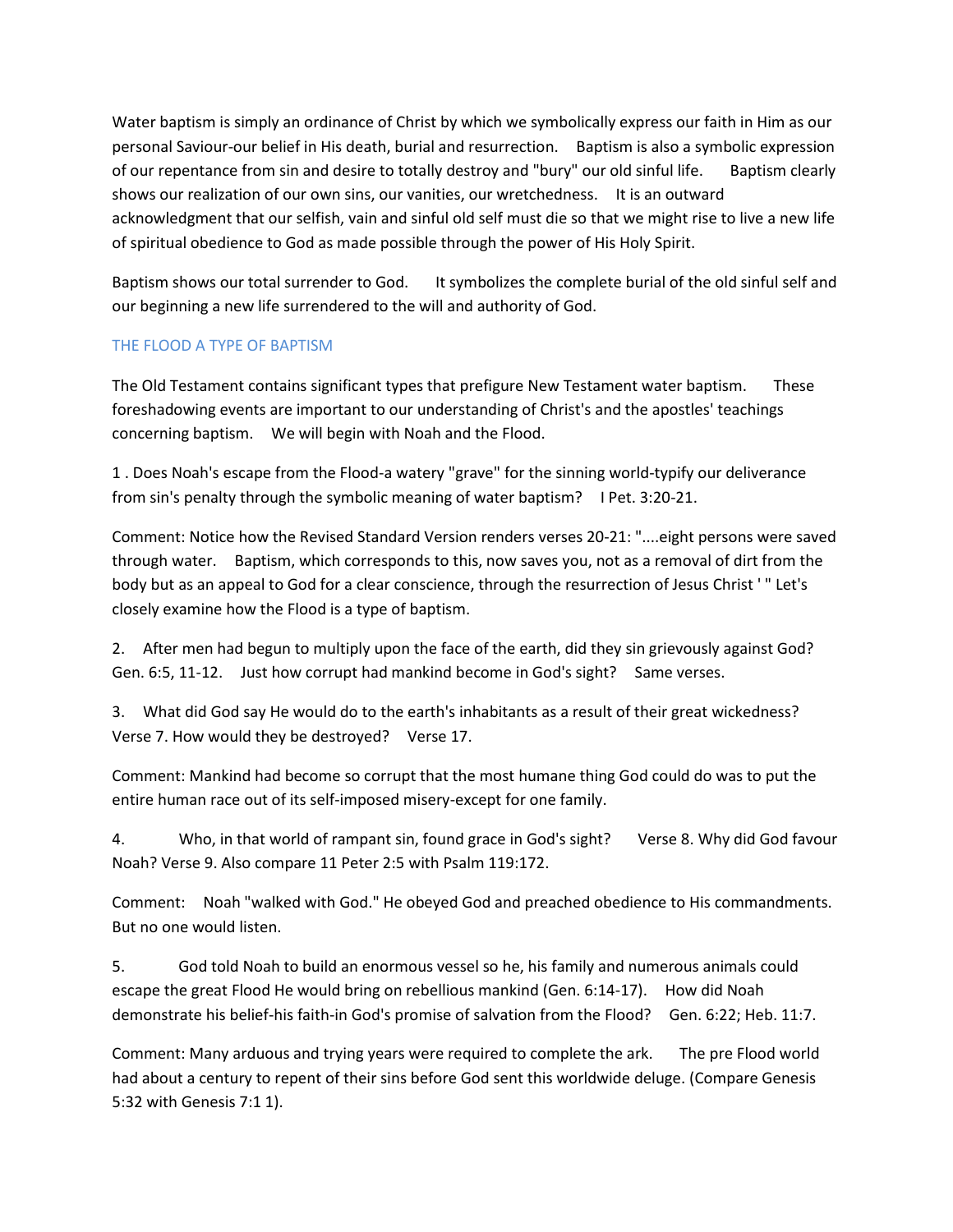God provided a way for Noah and his family to escape the old world of sin and the penalty it had incurred for disobedience to God. Noah believed God when He warned him of the Flood, and Noah obeyed God by building the ark. He demonstrated his faith by his obedience (see James 2:17-26). This is the same kind of active, LIVING faith God requires of us today!

Noah was brought up out of the water that destroyed the sinful world and was saved physically a type of our being saved spiritually from the penalty of sin, eternal death, if we really believe Christ died for our sins and if we symbolically bury them in the waters of baptism.

#### ISRAEL "BAPTIZED" IN THE RED SEA

Another interesting Old Testament type pointing to New Testament baptism was the escape of Israel from Pharaoh and the bondage of Egypt.

In Egypt, the Israelites were Pharaoh's slaves-helpless and powerless under his taskmasters-just as a sinner is the slave of sin (Rom. 6:16).

Egypt was a symbol of sin (Heb. 11:24-27; Rev. 11:8). Pharaoh and his army can be compared to Satan and his demons, who try to keep us in captivity to sin. And just as God commanded Israel to come out of Egypt, He commands us to come out of sin.

Under the leadership of God, through Moses, the Israelites began their exodus out of Egypt the night after they had applied the blood of the Passover lamb to their doorposts (Ex. 12:1-13; 30-37). Their departure from Egypt is a type of our departure-our repentance-from sin! The blood of the lamb, which protected them from the death angel, is symbolic of the blood of Christ-"our Passover" lamb (I Cor. 5:7; John 1:36)- which was shed for the remission of our sins to save us from the penalty of eternal death.

1 . Whom did God commission to deliver Israel from Egyptian bondage? Ex. 3:10-12; Acts 7:35. Is Moses therefore referred to as a type or prefigure of Christ? Acts 7:37; 3:20-22. What did God send Jesus Christ to deliver us from? Rom. 3:24-25; 6:23.

Comment: Moses, sent by God to deliver Israel from physical bondage, was a forerunner of Christ, whom God would send to deliver repentant believers from the spiritual bondage and penalty of sin.

2. How did the Israelites react as they left Egypt behind them? Num. 33:3.

Comment: The Israelites left "triumphantly" (RSV)-with great joy, elated at their deliverance from the bondage (sin) of Egypt.

3. While the Israelites were rejoicing over their newfound freedom, what did Pharaoh and his army do? Ex. 14:9.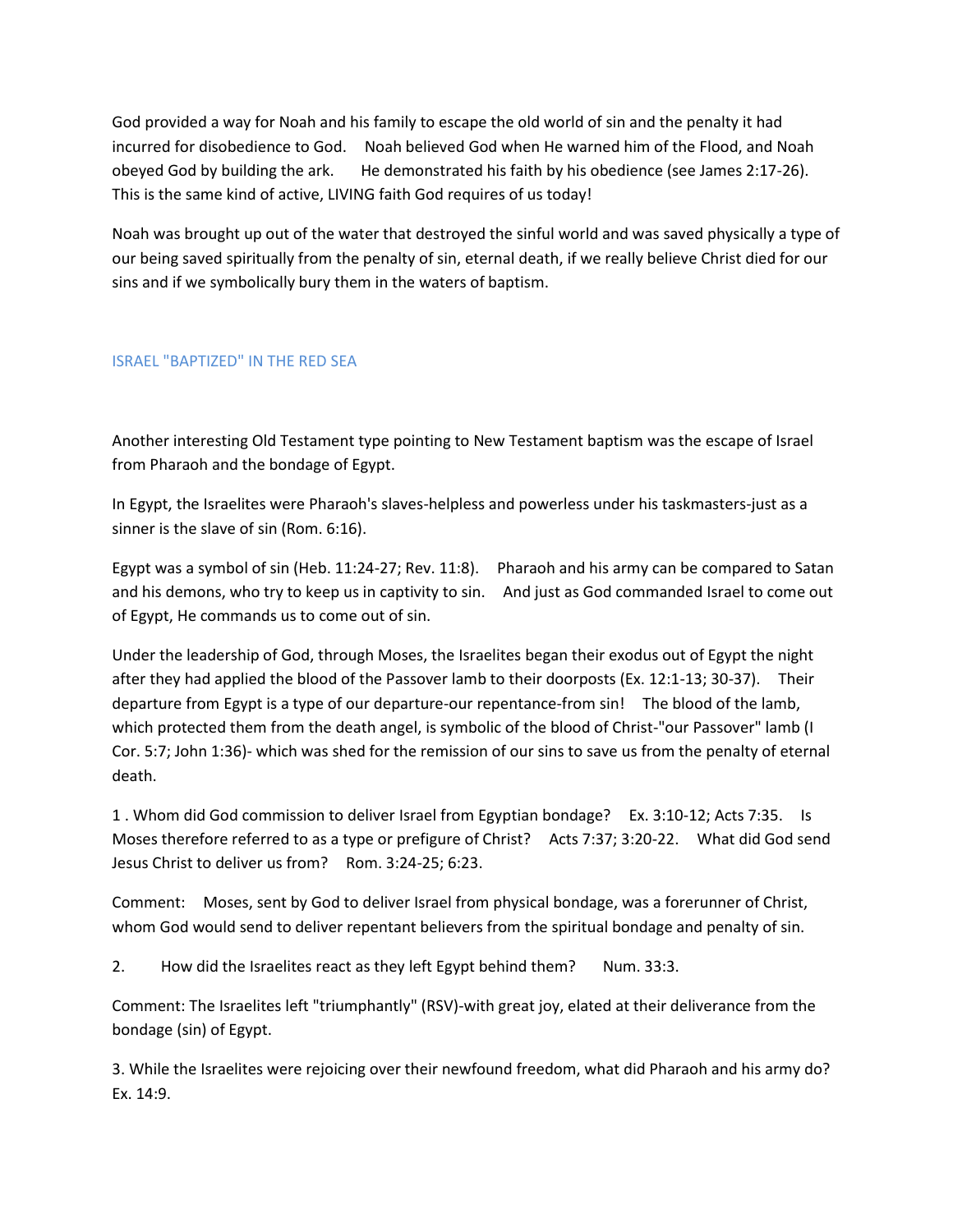Comment: The Israelites thought they were completely free from the bondage of Egypt-until Pharaoh began to pursue them! For us, just accepting Christ and His shed blood for the remission of past sins does not make us forever free from sin.

4. What did Moses say when the Israelites became fearful of Pharaoh's oncoming army? Verses 13-14. Did God tell them to go forward in obedience, trusting Him and His power to deliver them? Verses 15-16.

Comment: God likewise tells Christians to go forward in obedience to Him, trusting Him and His power-the Holy Spirit-to deliver them from Satan and sin!

5. What help did the Israelites receive from God to protect them from Pharaoh and his army? Verses 19-20.

Comment: The angel of the Lord in the cloud had gone before the Israelites to show them the way. Now the angel went behind them-between them and their enemies-to protect them. We also need help-very desperately! We need God's Holy Spirit to help us resist the sinful influence of Satan after our past sins have been covered by Christ's shed blood and forgiven.

6. When God divided the Red Sea so that the children of Israel could pass through (Ex. 14:21-22), were they fearful? Ps. 78:53. Did they trust God to keep the walls of water from crashing down upon them? Heb. 11:29.

7. But what happened to the Egyptians who were pursuing the Israelites? Ex. 14:26-28; Ps. 106:9-1 1.

Comment: Pharaoh and his army, who represented the sins of Egypt in which Israel had lived, were buried in a watery grave. How wonderfully this typifies the symbolism of baptism! For as Paul said in Romans 6:6: "We know that our old [sinful, carnal] self was crucified [killed and buried by baptism, verses 3-5] with him [Christ] so that the sinful body might be [symbolically] destroyed, and we might no longer be enslaved to sin" (RSV).

8. Therefore, isn't lsrael's deliverance from Egypt (sin) through the waters of the Red See clearly referred to as symbolic of Christian baptism? I Corinthians. 10:1-2.

Note: God required many of His prophets, including Moses, to act out the things He would bring to pass (see Ezekiel 4:1-17; 5:1-4, 12). Likewise, those who sincerely want to have their past sins blotted out and covered by Christ's blood are required by God to perform the deeply symbolic act of baptism! It impresses the MEANING of baptism upon us, and is an outward sign of our repentance and belief in Christ's sacrifice in payment for our sins.

And so the passing of the Israelites through the Red Sea and the drowning of Pharaoh and his army in a watery "grave" (symbolizing the destruction of our "old man", or past life of sin) clearly typify New Testament water baptism.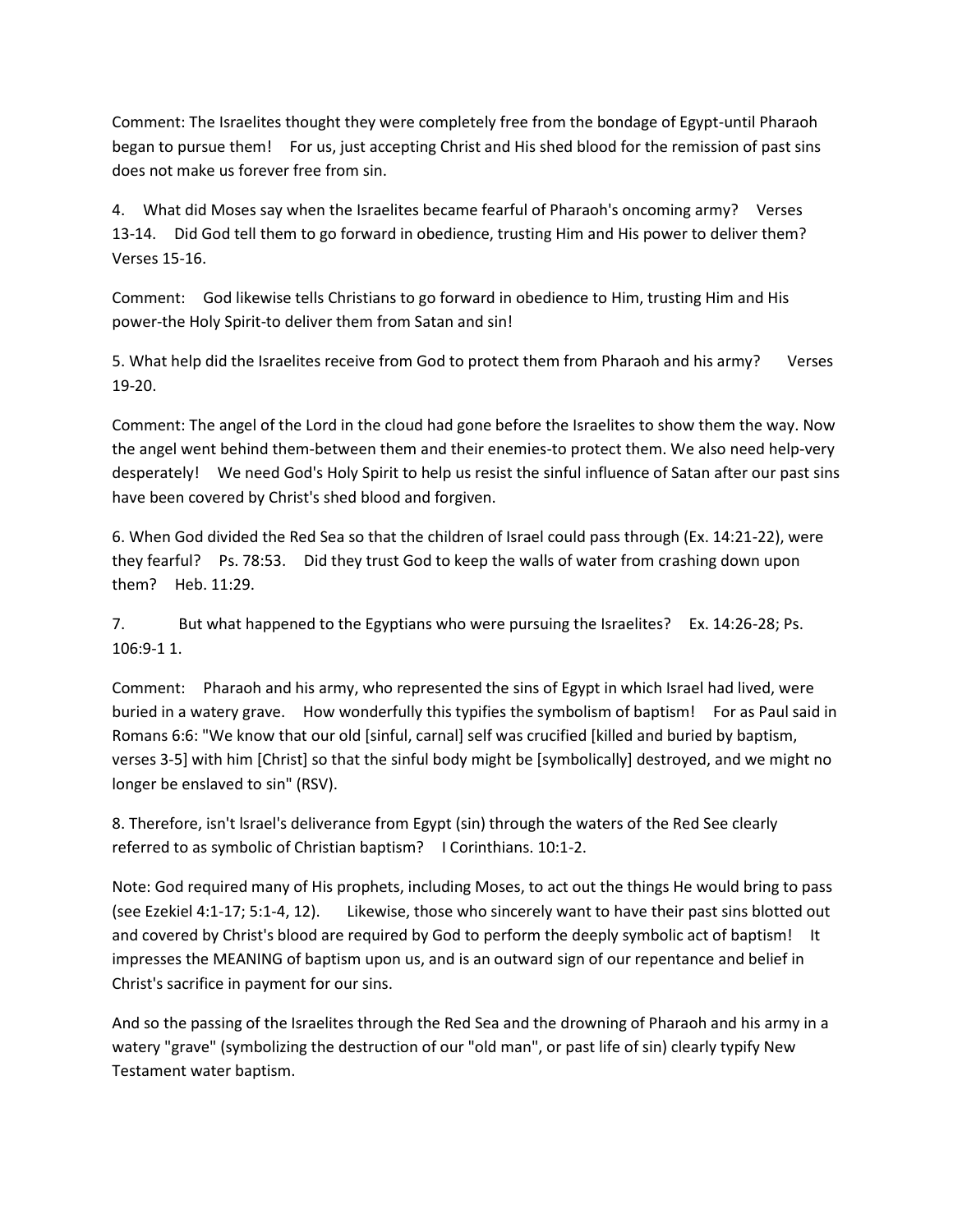#### JOHN'S BAPTISM

Just before the beginning of Christ's ministry, God commissioned John (known as "the Baptist") to administer the "baptism of repentance." Let's understand what it was, and exactly why it was instituted.

1 . Was John clearly a prophet of God? Luke 1:63, 76; Matt. 11:9-1 1.

2. For whose ministry was John sent to proclaim and prepare the way? Luke 1:76; Matt.3:1-3; 11:10.

3. Did John baptize with water? John 1:26, 31, 33. Who sent John and gave him authority to baptize? Luke3:2-3; Matt. 21:23-27.

Note: John was commissioned by God to baptize repentant believers in water. Baptism then, as it is today, was an outward sign of repentance. And it pictured being washed and cleansed from past sins. After Christ's sacrifice, baptism took on even greater symbolic meaning (Rom. 6:3-6; Col. 2:12-13), as explained earlier in this lesson.

4. Exactly what was the message John preached? Mark 1:4-5; Matt. 3:2, 1 1. What was the purpose of his message? Luke 1: 1 6-17, 77.

Comment: John's inspired message was the "baptism of repentance for the remission of sins." It was exactly what it implied. Those John baptized had responded to his preaching by repenting of their sins. And they were forgiven by God. But they did not receive the holy Spirit at that time because it was not yet made available (except in a very few cases from the time of Adam, which we'll discuss in Lesson 11) until after Christ's resurrection and ascension to heaven (John 7:38-39).

Luke 1:77 clearly states that John was sent "to give knowledge of salvation unto his people by the remission [forgiveness] of their sins." John was simply preaching repentance from sin. His message was preparing a people to receive and obey Jesus Christ when He began His ministry.

#### A NEW TESTAMENT COMMAND

Now that this foundation of understanding has been laid, let's learn exactly what Jesus Christ commands us to do concerning water baptism.

1 . Did Jesus set an example to show us how we should live? I Pet. 2:21; 1 John 2:6. Was He baptized? Matt.3:13-16.

Comment: Even though Jesus had no sins to repent of, He was baptized to set an example for us to follow.

2. After his resurrection, Jesus told His apostles (who formed part of the foundation of His Church) what they were to preach to the world. Did He plainly command them to baptize repentant believers? Mark 16:15-16, Matt. 28:19-20.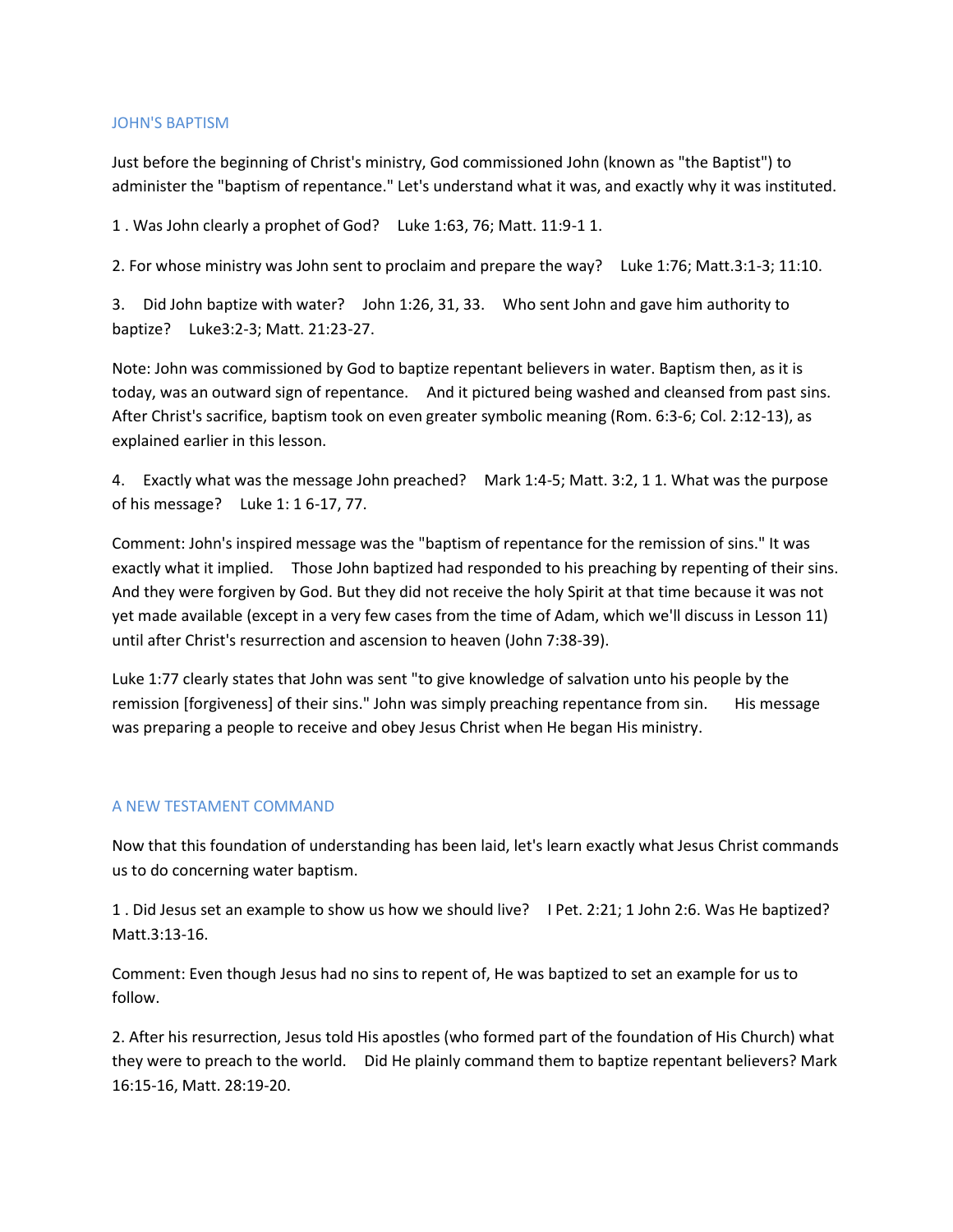Historical evidence reveals that Matthew 29:19 should read – "Go ye and make disciples of all the nations in my name." The extra words were added by Catholic believers in the doctrine of the Trinity, introduced only after AD 80, without any biblical authority.

What, exactly then, are they to believe? Mark 1:14-15; Acts 8:12.

Comment: The true Gospel ("gospel" is an Old English word meaning "good news:) Christ commands His Church to preach includes more than just the good news that He is our Saviour. As we learned in Lesson 1, Christ's Gospel is the message He brought and preached-the good news of the coming Kingdom of God.

One must hear and believe the true Gospel before being baptized. Those who believe the Gospel, accept Christ as their Saviour, repent of their sins, are baptized and remain faithful to God, are the ones who will be saved. They will be born of God as spirit beings when Jesus Christ returns, and will inherit the Kingdom of God, having then become members of the divine Family of God!

3. What was Peter's command to believers on the day of Pentecost? Acts 2:38. Were those who repented then baptized? Acts 2:41; 8:12.

4. About 10 years after the Apostle Peter preached his first inspired sermon to the Jewish people in Jerusalem, God sent him to preach the Gospel to the Gentiles. He was sent to the house of Cornelius, a very devout Italian (Acts 10). Peter then preached the Gospel to Cornelius, his family and friends (verses 24, 34-43.

What did they receive while they were hearing Peter's message-even before they were baptized? Verses 44-45. Was this a special sign from God to the apostles? Acts 11:17-18.

Comment: Repentant believers ordinarily must be baptized before they can receive the Holy Spirit. (Acts 2:38). But God made an exception in the case of Cornelius and his group. Since they were the first Gentiles of the New Testament era to be called by God and converted, God gave them His Spirit before baptism as a special sign to Peter and the other apostles proving that He had also opened the way of salvation to Gentiles.

5. What did Peter immediately command should be done to Cornelius and all who had received the Holy Spirit? Acts 10:47-48.

Comment: Peter, following Christ's instructions (Matt. 28:19-20), had Cornelius and all the other repentant believers baptized!

Obviously baptism is very important to God-otherwise He would not have made it a command to be obeyed by those He calls to become Spirit-begotten Christians.

#### THE CORRECT METHOD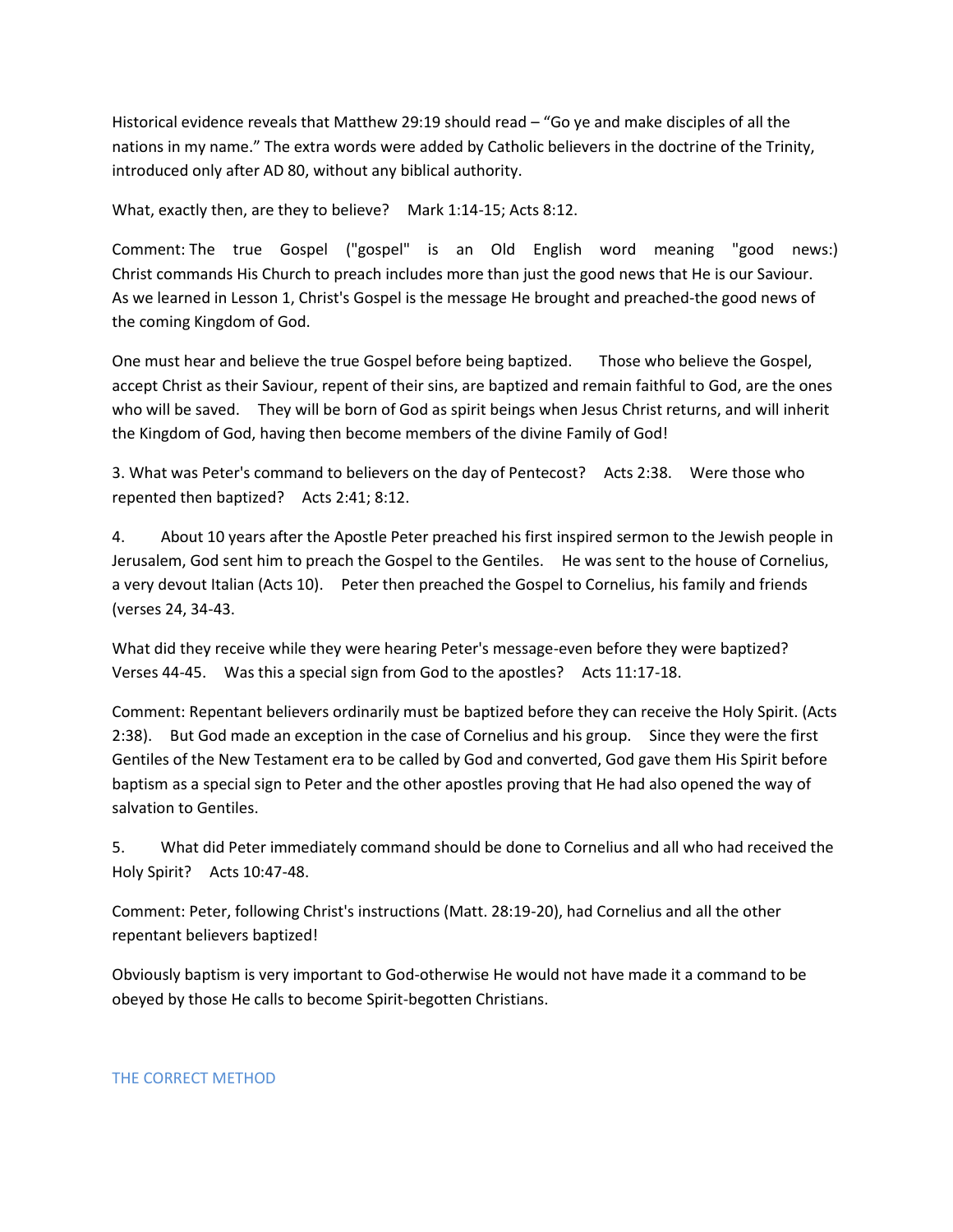There is great confusion in the religious world regarding the proper method of Christian baptism. Some "baptize" by sprinkling, and others by pouring water over the heads of new converts. Some require complete immersion.

What is the correct method of baptism-or are they all correct?

It is interesting to note that the word "sprinkle" occurs only a few times in the New Testament, always in connection with the blood of Christ, but never referring to baptism. The word "pouring" is also mentioned several times, but not once as a form of baptism!

Notice what the New Catholic Encyclopedia says regarding baptism: "It is evident that baptism in the early church was by immersion. This is implicit in terminology and context.... That baptism took place by immersion is evidenced by Paul's presenting it as "being buried with Christ" (Rom. 6:3-4; Col. 2:12)" (article "Baptism,"1967, volume 2, pages 56, 58). The 1907 edition of the Catholic Encyclopedia states: "The most ancient form usually employed was unquestionably immersion .... In the Latin Church immersion seems to have prevailed until the twelfth century" (article "Baptism," volume 2, pages 261, 262).

In the latter half of the 13th century, Thomas Aquinas wrote: "it is safer to baptize by immersion, because this is the more ordinary fashion .... Christ's burial is more clearly represented by immersion; wherefore this manner of baptizing is more frequently in use and more commendable" (Summa Theologiae, part 3, question 66, article 7)

But pouring and sprinkling were growing common in the 14th century and gradually prevailed. It is quite plain that these customs of traditional Christianity are actually innovations of men!

The word "baptize" is not an English word per se. It is derived from the Greek word baptizo. (Recall that the New Testament was originally written in Greek.) In translating the Bible into English, the translators left this word un-translated.

The literal translation of baptizo is "immerse". It means "plunge into" or "put into". It does not mean "sprinkle" or "pour". The Greek word for sprinkle is rantizo and for pour is cheo. God inspired the writers of the New Testament to use only the word baptizo, meaning to immerse, when referring to baptism.

Sprinkling and pouring obviously are not forms of immersion. Therefore, sprinkling and pouring are not forms of baptism. Immersion-being placed completely under water-is the proper biblical method. Baptism symbolizes the burial of the old carnal, sinful self. Only total immersion can properly symbolize death and burial; sprinkling and pouring are not symbols of a burial by any stretch of the imagination!

Notice what A Dictionary of the Bible, edited by James Hastings in 1898, says: "The element was always water, and the mode of using it was commonly immersion. The symbolism of the ordinance required this. It was an act of purification; and hence the need of water. A death to sin was expressed by the plunge beneath the water, and a rising again to a life of righteousness by the return to light and air; and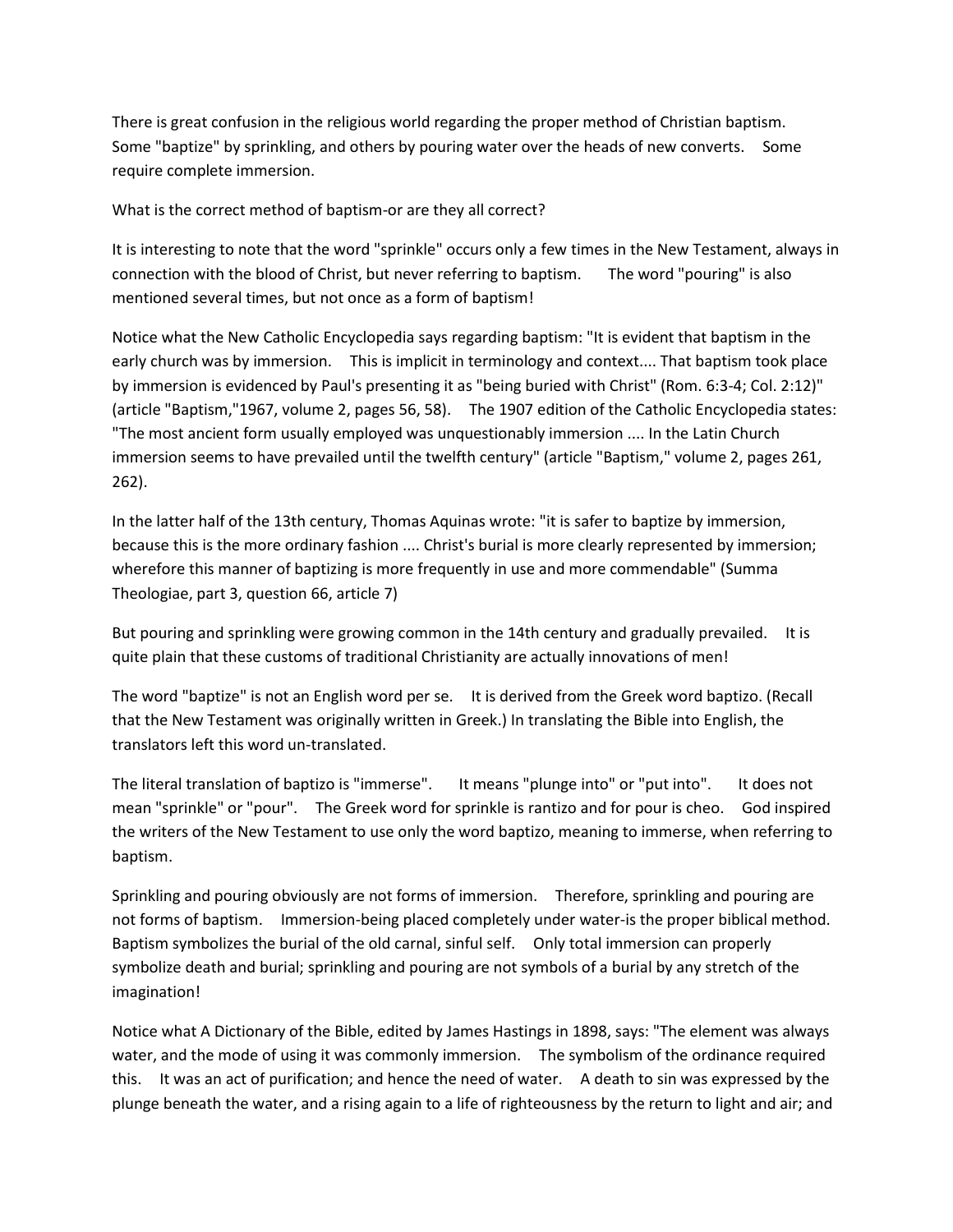hence the appropriateness of immersion" (volume 1, page 243).

Let's notice what the Bible itself teaches concerning the proper method of baptism.

1 . Why was John baptizing in the area of Aenon? John 3:23.

Comment: John would have needed only a cupful of water to sprinkle, or a pitcher-full to pour-but baptizing requires "much water".

2. How does the baptism of Christ prove that He was immersed? Matt. 3:16.

Comment: We know Jesus was put down into the water because He "went up straightway out of the water...." He could not have come "up .... out" of a sprinkle of water!

3. When Philip baptized the Ethiopian eunuch, did they both go into the water? Acts 8:38.

Comment: There would have been no purpose for Philip to go into the water, except there was no other way he could plunge the eunuch into the water. Had sprinkling or pouring been the practice, Philip would have needed only to bend over at the water's edge and scoop up the water in his hands. The above biblical evidence clearly shows that immersion-being placed completely under water-was the only method of baptism practiced by the New Testament Church of God.

## OTHER KINDS OF IMMERSION

Water baptism is an outward sign of repentance. It demonstrates one's willingness to put away permanently his or her old way of life and to walk in God's way of life from that point forward. Its meaning is strictly symbolic in the sense that water baptism itself has no mystical or magical effects on the person who is immersed. Its only physical effect is to get the person thoroughly wet! Nor is the Holy Spirit given by water baptism.

There are several other baptisms or immersions mentioned in the Bible that are important for us to understand. Let's notice what they are.

1 .What baptisms, besides water baptism, did John speak of? Matt. 3:11.

Comment: John had just been warning the hypocritical religionists to demonstrate some fruits or results of their alleged repentance (verses 5-8). Notice again what he said: "I baptize [immerse] you with water for repentance, but he [Jesus] who is coming after me is mightier than I, whose sandals I am not worthy to carry; he will baptize [immerse] you with the Holy Spirit and with fire" (verse 11, RSV). Here John referred to two other kinds of immersion-neither of them in water.

First, let's understand the "baptism with the Holy Spirit ' "

2. Did Jesus promise His disciples the baptism with the Holy Spirit? Acts 1:4-5. When did they receive the Holy Spirit? Acts 2:1-4.

Comment: On Pentecost, 50 days after Christ's resurrection, Jesus' promise and John's prophecy were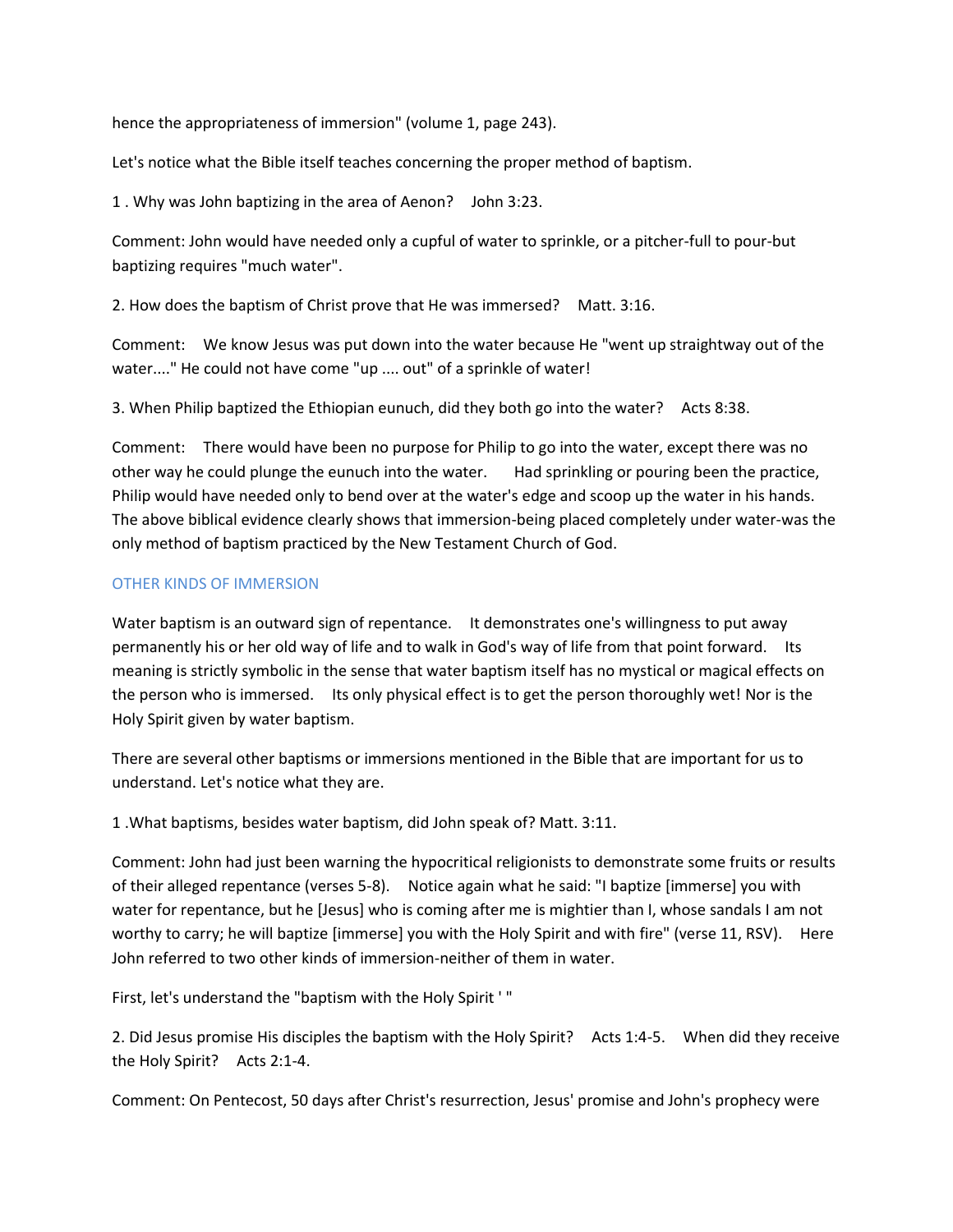fulfilled. God began His Church then by putting the Holy Spirit within His disciples and other believers.

3. Is God's Church the "body" of Christ? I Corinthians. 12: 12, 14, 27; Col. 1:18.

4. How do we become members of that body-the true Church of God? Can we join it? Or must we be "put into" it by God's Spirit? I Corinthians. 12:13.

Comment: Notice that the receiving of the Holy Spirit actually baptizes us into, or puts us into, the spiritual body of Christ-His Church!

So just being baptized in water does not put one into God's Church. One is put into the Church by the Spirit of God. This immersion into the Church of God by the Holy Spirit is termed by the Scriptures "the baptism with or " the baptism by the Holy Spirit."

This is the same as our immersion into the spiritual "body of Christ."

At present, the divine Family of God consists only of the Father and the Son, Jesus Christ. (The Holy Spirit is the divine nature and power of the God Family-not a "third person," as some teach. The subject of the Holy Spirit will be covered thoroughly in the following lesson.) But at the return of Jesus Christ, when Spirit-begotten Christians are born of God as spirit beings, the God Family will have many thousands of members. And when God's plan is finally complete, there will be thousands of millions of sons of God!

6. Now what about the baptism with fire? Should a Christian seek it? Exactly what did John say concerning baptism "with fire"? Matt. 3:11.

Comment: Large crowds came to see John-mostly out of curiosity. But John was speaking to the unrepentant hypocritical religionists, as well as to those who did repent.

Notice that some of those to whom John spoke-those who truly repented-would later be baptized with the Holy Spirit. But some of the others present-hypocritical, unrepentant Pharisees and Sadducees -were going to be baptized with fire-immersed in gehenna fire-unless they repented (verses 7-1 0). They would be burned up as chaff (verse 12). This fire, as we learned in Lesson 6, is the ultimate fate of all incorrigibly wicked people (Rev.21:8; Mal. 4:1-3.

One other important point: The baptism with fire is not associated, as some assume, with the "cloven tongues like as of fire" that appeared on each of the disciples on the day of Pentecost (Acts 2:3). This was a special sign of the first outpouring and receipt of the Holy Spirit. It was manifested only at the beginning of the New Testament Church.

## BAPTIZED BY CHRIST'S AUTHORITY

Should a person be baptized "in the name of Jesus Christ"? Exactly what does this phrase mean? Let's notice the simple biblical explanation.

1 . Did Jesus baptize more disciples than John? John 3:22; 4:1. But did He perform the baptisms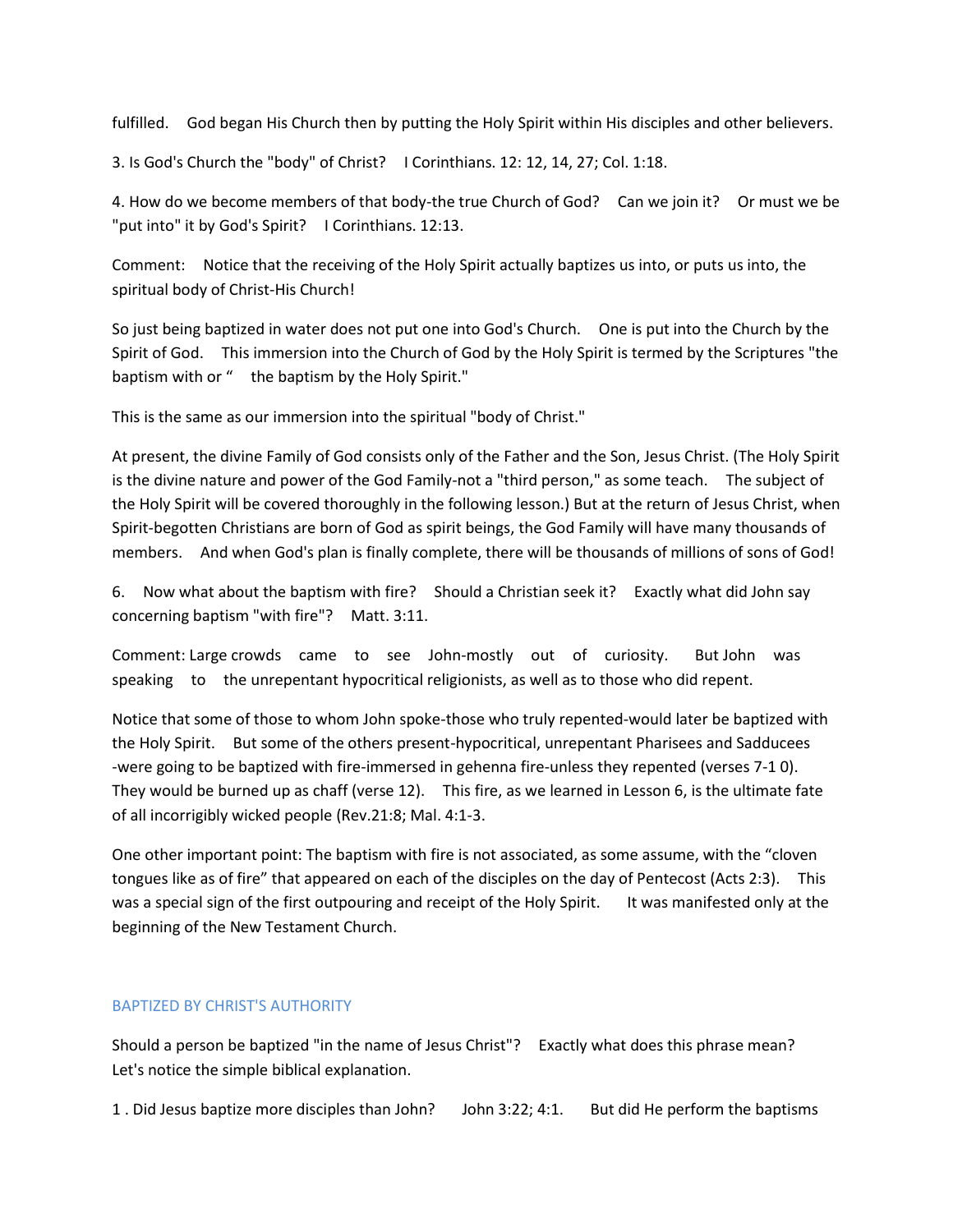Himself? Verse 2. Then who did the baptizing? Same verse.

Comment: Jesus did not actually do the physical work of baptizing these people. He had His disciples do it for Him-in His stead.

2. Did the apostles baptize repentant believers in Christ's name? Acts 2:38; 8:16; 10:48; 19:5.

Comment: The Greek expression for "in the name of" means "by the authority of. If you do something in the name of another, you do it with or by that person's authority-by his express permission.

Jesus' disciples did the baptizing in Jesus' name-that is, in His stead, for Him, by His authority-and that was considered just the same as if Jesus had actually done it Himself. And so baptism, when performed by ministers of God's Church today, is always done "in the name of Jesus Christ"-that is, by His divine authority.

#### THE LAYING ON OF HANDS

1 . Why did Peter and John lay their hands on repentant persons in Samaria after their baptism in water? Acts 8:14-17.

Comment: Even though the people had been previously baptized in water, they had not yet received the Holy Spirit. This plainly shows that the Holy Spirit is not given at or by water baptism. Yet Acts 2:38 shows that the Holy Spirit will be given after baptism.

The "laying on of hand" (Heb. 6:2) is the key that solves this seeming contradiction. The Bible shows that the Holy Spirit is given to a person as a result of prayer and the laying on of hands of a minister of God following baptism. Notice the sequence: first repentance, then water baptism; next prayer together with the laying on of hands; then the receiving of the Holy Spirit. And as we just learned, the receiving of God's Spirit "immerses" or puts into the Church (the spiritual body of Christ) and into the divine Family of God as His Spirit-begotten child. God ordained that His Church use the "laying on of hands" as a physical symbol of the authority He gives His ministers. It is after the physical acts of baptism and the laying on of hands, together with prayer, that a repentant believer receives the Holy Spirit.

Millions have been "baptized:' but very few have ever had hands laid on them for the receipt of the Holy Spirit after baptism. And still fewer have had hands laid on them by a person who really had authority from Jesus Christ to do both.

Notice in the example in Acts 8 that the people had been baptized days or even weeks before by Philip, who was a deacon in the Church. But they had not received the Holy Spirit. God did not give His spirit to these Samaritans until the apostles Peter and John prayed for their receiving of the Holy Spirit and laid hands on them, thus upholding the authority He had placed with His apostles at Jerusalem.

Obviously, the physical act of placing one's hands on someone doesn't transmit the Holy Spirit to him.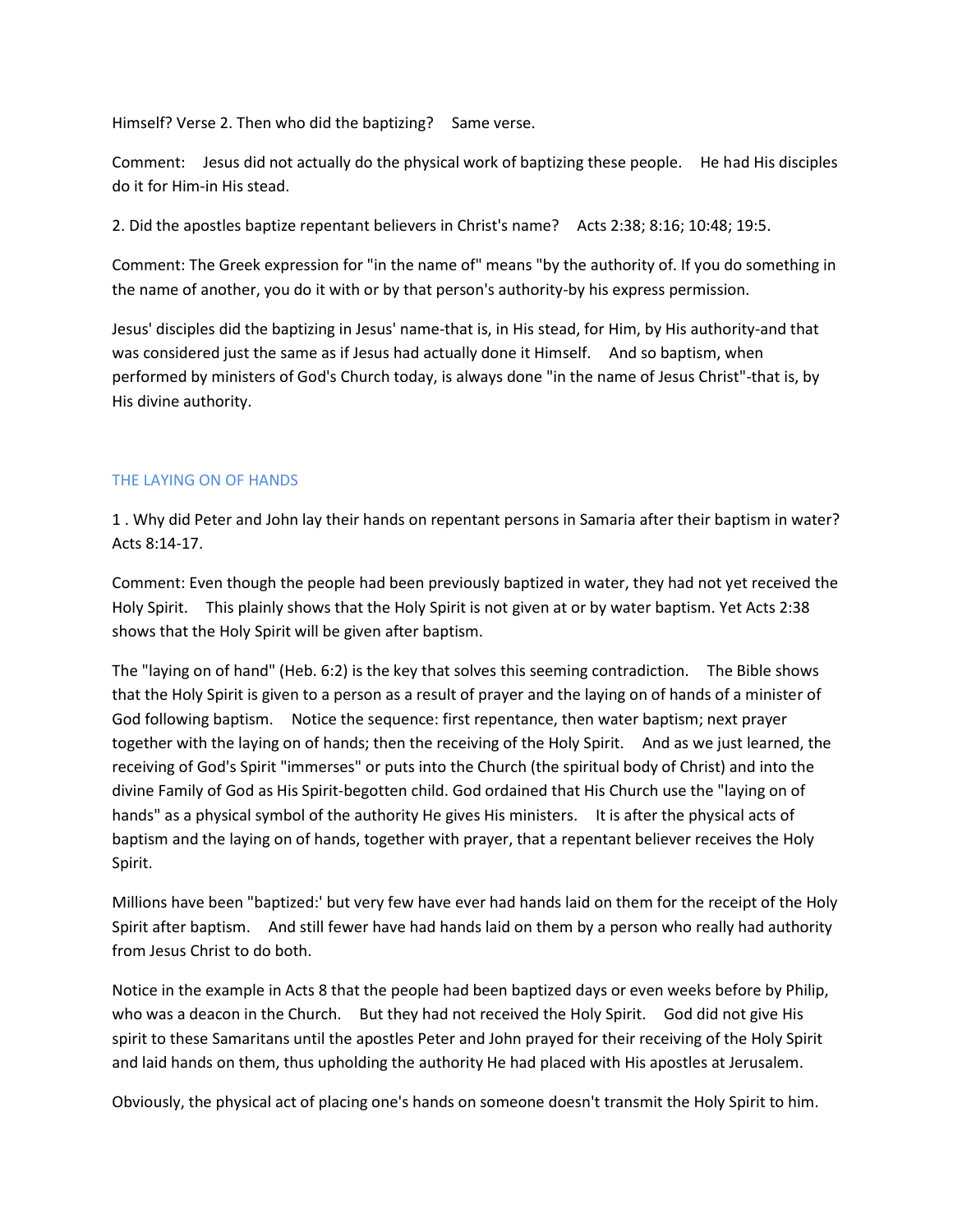Only God Himself can beget a repentant, baptized person with His Spirit. But God has established this physical ceremony as a symbol of His recognition of the human instruments He has chosen to work through as His true ministers.

(The laying on of hands is also performed when ordaining individuals to offices in God's Church, for the healing of the sick and for blessing little children-see Acts 6:1-6; 13:2-3; Mark 16:18; Matt. 19:13-15.

## SALVATION WITHOUT BAPTISM?

Since water baptism is commanded by God for salvation, what about the thief on the cross? Was he saved without being baptized? What about those utterly unable to be baptized?

1 . Does baptism itself save us? Romans 5:1 0.

Comment: Baptism in water is not what saves us, although it is a commanded step essential to salvation. As explained before, it is merely symbolic of Christ's death, burial and resurrection. It is Christ's life that saves us.

2. What did the thief on the cross say to Christ? Luke 23:42. And what was Jesus' reply? Verse 43.

Comment: Some have assumed that Jesus promised the thief that he would be with Him in paradise that very day. Nothing could be further from the truth!

We learned in Lesson 7 that Jesus' statement in verse 43 should be punctuated as follows: "I say unto thee today, shall thou [or you shall] be with me in paradise." Jesus was stressing the time of His promise, not when He would be in paradise. Jesus did not go to paradise that day. He went to the grave for three days and three nights!

Obviously, the thief was unable to be baptized. Since baptism is not the thing that saves us, or gives us eternal life, he did not lose salvation because of circumstances beyond his control. God makes allowances in such cases. The time is coming when this man will be resurrected to receive his opportunity for salvation and eventually enter the paradise promised to come to this earth.

We need not worry about the thief on the cross, or anyone utterly unable to be baptized. We do need to be much concerned, however, about obeying God's plain command when we are able.

#### HOW LONG SHOULD YOU WAIT?

Unfortunately, many put off baptism. They feel they are not yet spiritually ready. Some even think they must be perfect before being baptized. But how could a person be spiritually perfect before he receives God's Holy Spirit, which enables one to grow toward spiritual perfection?

Others hesitate to request baptism because they feel they do not know enough. This fear is usually unfounded. The truth is that none of the above excuses is acceptable in God's sight. A person can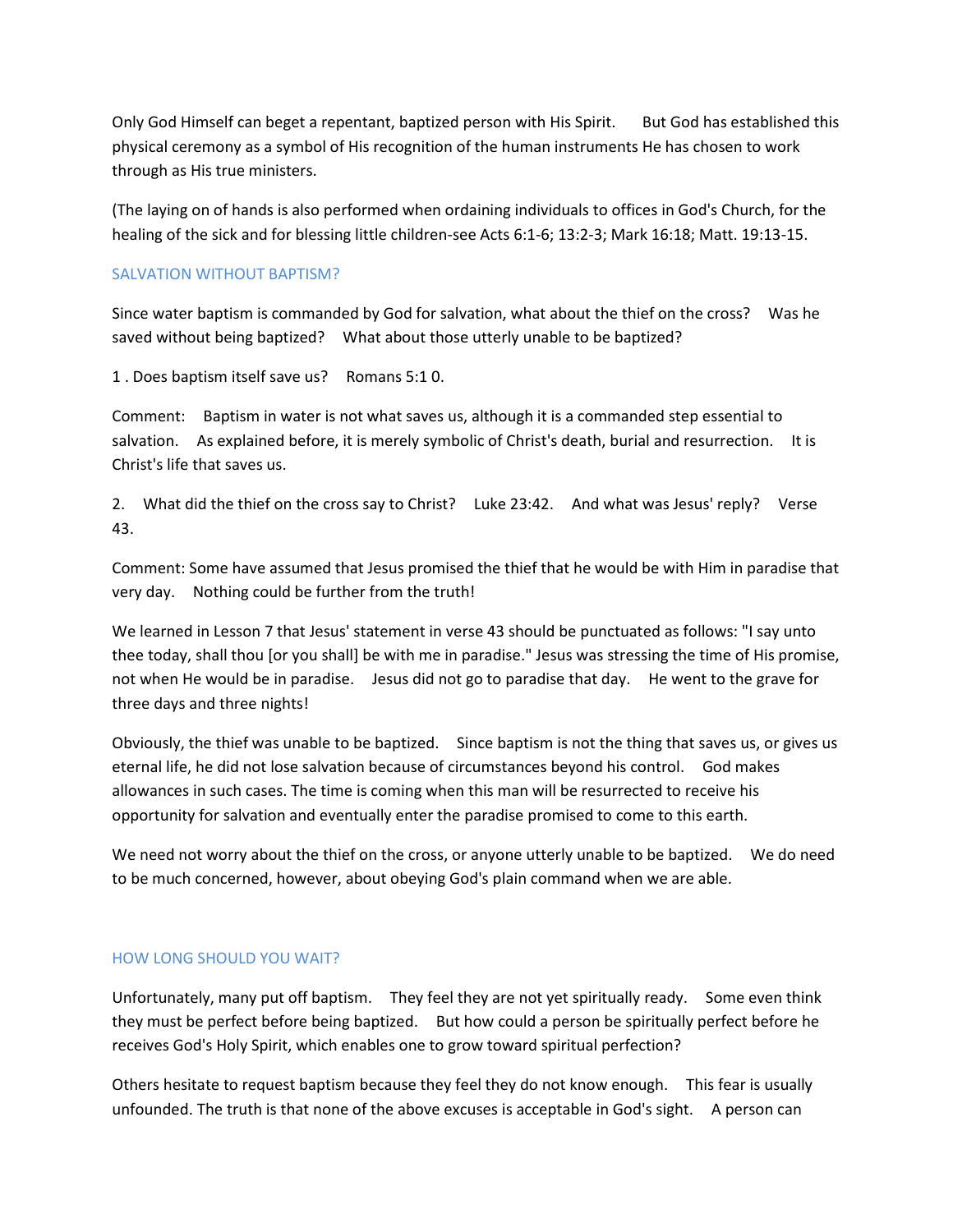know he has sinned and lived contrary to God's will, though he may not have spiritual understanding of His will. God leads people to and grants repentance before they receive the Holy spirit. One does not need a great deal of Bible knowledge to repent and be baptized. The order of events in Jesus' instructions to His apostles was to 1) preach the Gospel, 2)baptize repentant believers, and 3) teach them the commandments (Matt. 28:19-20).

Sincere, heartfelt repentance and belief are the only prior conditions for baptism given in the Bible!

If a person knows that God commands baptism, knows that he should be baptized, and has truly repented, then he should be baptized as soon as a true minister of God is available.

## SHOULD CHILDREN BE BAPTIZED?

One should be baptized only upon repentance toward God and faith in the sacrifice of Jesus Christ. Only a mature mind, one that understands this and can truly "count the cost" (Luke 14:27-30), as explained in the previous lesson, should consider baptism. Therefore, only mature adults should be baptized.

Even older children have not yet reached the maturity and stability of judgment where they have the self- discipline to truly repent and believe. It is only near and at adulthood that the average person is mature enough to understand the significance of baptism. Only they are most capable of making a meaningful and lasting commitment to Christ.

An immature mind may experience an emotional feeling of temporary remorse. This is sometimes thought to be "repentance," but it is soon forgotten. It is much like the temporary emotional experiences of many teenagers who feel sure they are "in love." They usually outgrow these feelings. So it is with repentance and belief. Experience has shown that most who are baptized prematurely later abandon their "commitment."

Some argue that the infants and children of Cornelius's household were baptized. The Scriptures do not indicate whether or not Cornelius's family included children under adult age. However, based on what we have learned about true repentance and faith, all those baptized in Cornelius's house were mature enough to understand the conditions of salvation, and able to truly repent and believe. The same explanation applies to the baptism of the Philippian jailer's household (Acts 16:31-33)

Jesus set us the example of what His ministers should do regarding infants and young children. But it did not include baptism! There is no record of Jesus ever commanding baptism for children, nor of the apostles performing such baptisms. Nowhere in the Bible is there an example or command for this practice.

The Bible shows that Jesus merely laid His hands on and pronounced blessings on little children (Matt. 19:13; Mark 10:13-16). Today, the ministers of God's Church follow Christ's example by invoking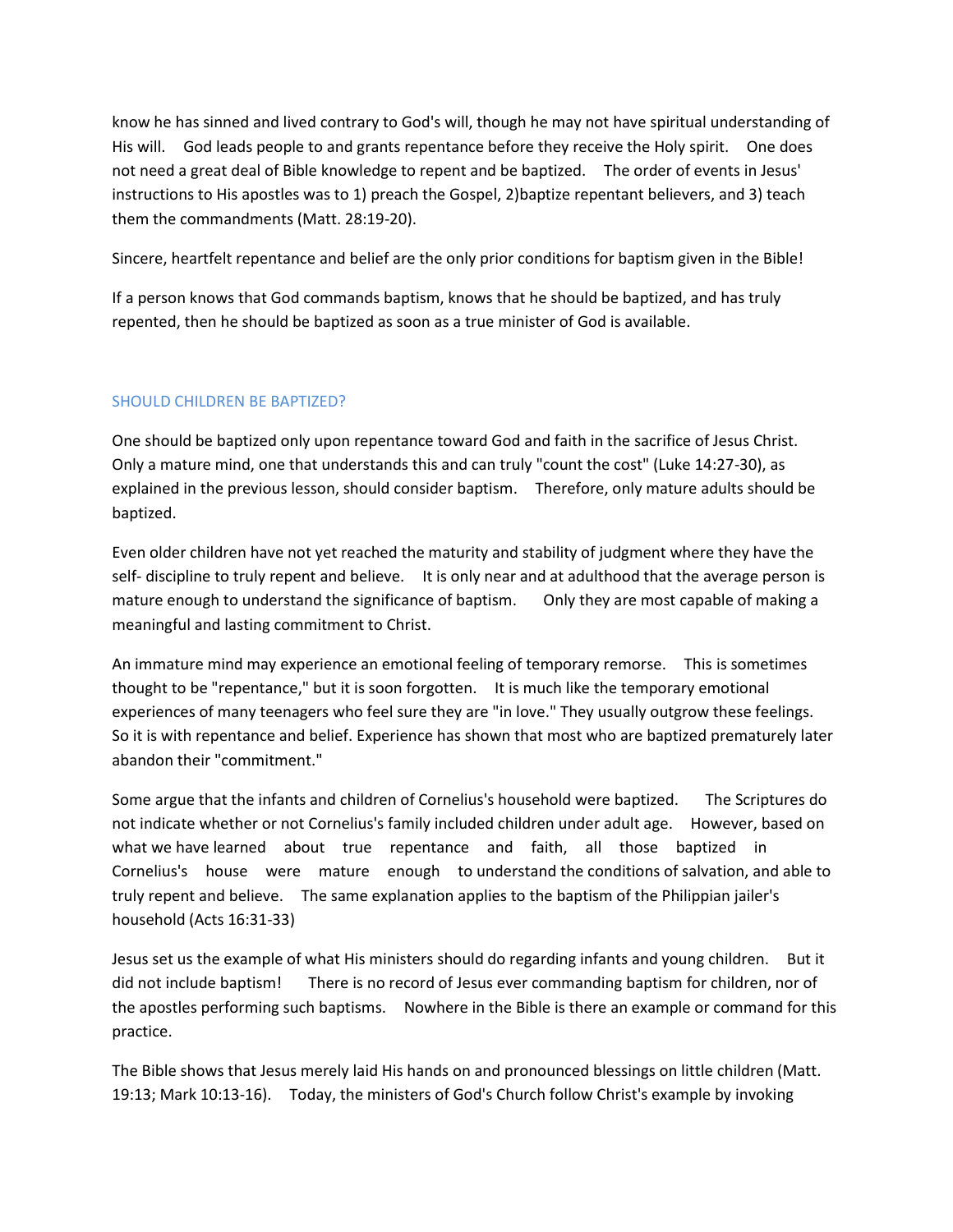similar blessings upon the little children of its members.

#### RE-BAPTISM IN THE NEW TESTAMENT

Have you already been baptized? If so, was it done by immersion as God commands? Had you really repented? Did you know what repentance is? Did you come to feel deeply broken up over and thoroughly abhor your past way of life, which was contrary to God's way?

Did you not only feel this as a deep and very real emotion, but did you thoroughly understand that you are to strive to obey the living God and all of His laws and commandments from that day forward? Had you really come to Jesus Christ in unconditional surrender, admitting your rebellion against God's way? Had you really repented of living by the standards of this world?

If you were baptized by immersion, did you understand, fully, that you were being buried, and that a "new you" was to emerge from the water? Did you have hands laid upon you, and prayer given for the receiving of God's Spirit?

If you did not properly fulfil ALL the requirements for baptism that we have covered in this and the previous lesson, then your baptism was not valid in God's sight!

Many have made a previous decision or commitment to what they then believed to be the truth. Some may have even been baptized or had a "religious experience" of some kind. Now, with the help of this Bible Course, they have come to learn a great deal more about many biblical subjects-for example, the truth about real repentance, baptism and the Holy Spirit.

So the question often arises: "What should I do? Should I be re-baptized?" The New Testament answers that question.

Remember the example of Apollos who lived during the early days of God's Church? (Be sure to read Acts

18:24 through 19:6). He was an enthusiastic and eloquent speaker whose zeal at first exceeded his understanding. He repeated what he had heard concerning Jesus Christ and John the Baptist and about the message they preached. He taught that message and baptized those who believed what he preached.

But when the Apostle Paul came to question the people who had been taught by Apollos, he found a key ingredient missing in their lives-the Holy Spirit of God. Paul not only found that these people had not received God's spirit, they did not even know what it was. And, as might be expected, there is a large number today who shared a similar lack of knowledge vital to salvation before studying with this course.

Apollos himself also needed further instruction. He received it from a dedicated couple in the Church of God whose names were Aquila and Priscilla (Acts 18:26). Those individuals to whom Apollos preached received further instruction from Paul, and were afterwards immediately re-baptized.